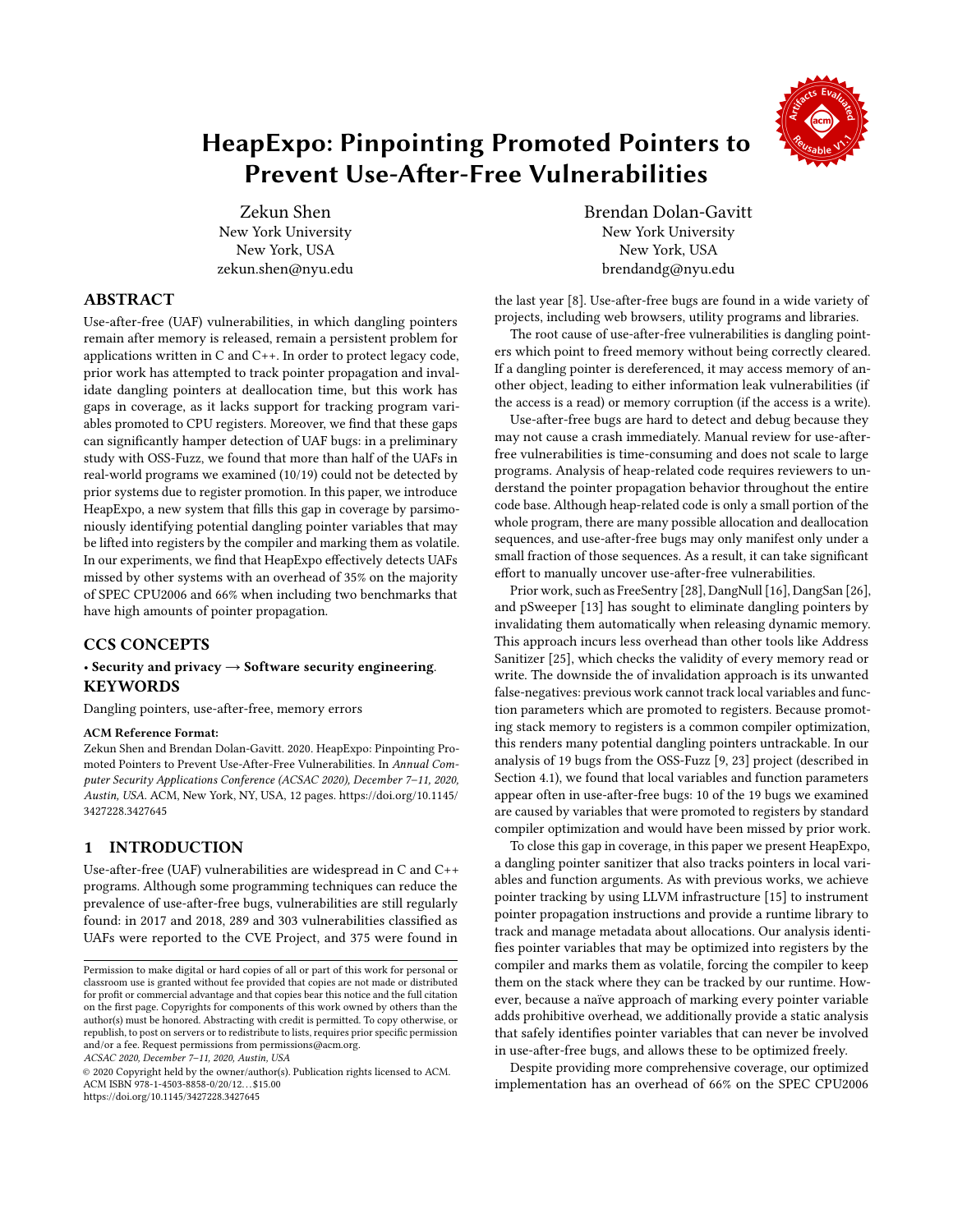benchmark [\[14\]](#page-10-5), only a modest increase compared to the 46% overhead from the state-of-the-art dangling pointer sanitizer, DangSan [\[26\]](#page-11-2).

We make the following contributions:

- We identified some major sources of dangling pointers that are not tracked by previous works due to register promotion by studying and categorizing UAF bugs discovered by the OSS-Fuzz project.
- We present a novel approach to identify and track pointers promoted to registers by marking them as volatile.
- We design an analysis that uses liveness and the program's function call graph to reduce the number of tracked stack variables, greatly reducing the overhead for comprehensive tracking.
- We provide a performance analysis that demonstrates our system incurs about 20% run-time overhead in addition to DangSan, with little extra memory overhead.

#### 2 BACKGROUND

In this section, we walk through how previous work solves the dangling pointer problem, their limitations and the LLVM tool chain we studied and used. We also discuss the implementation of a state of the art dangling pointer sanitizer, DangSan, which helps the understanding of our design as a whole. Additionally, we discuss two threading models that influence our optimization.

## 2.1 LLVM Compiler

LLVM is a modular compiler tool chain. The front-end client, clang, translates the source code into an Intermediate Representation (LLVM IR) with a limited number of instructions. Optimizing passes process LLVM IR code and produce optimized LLVM IR. Common optimization techniques like dead code removal, function inlining, and alias analysis are applied in this phase. The LLVM IR is then handed to a target-dependent backend compiler to generate machine code for the host. Finally, the linker is invoked to combine all machine code files into a single executable.

LLVM Optimization. The LLVM front end first generates unoptimized code as in Listing [3](#page-2-0) from the C code in Listing [2.](#page-2-1) At this point, all local variables and function arguments live on the stack. a lives in the stack location indicated by the alloca instruction at line 2. Then, the LLVM optimizer processes the unoptimized code with the mem2reg pass [\[10\]](#page-10-6), which promotes memory references to registers. This is one of the very first optimization passes to obtain Single Source Assignment form. The end result is shown in Listing [4.](#page-2-2) LLVM provides options to instrument before or after the mem2reg pass by choosing an appropriate optimization stage.

The algorithm to determine whether a stack variable can be promoted is shown in Listing [1.](#page-1-0) The algorithm shows that a regular non-volatile pointer, either as a local variable or a function argument, is indeed promotable. Later, our analysis of OSS-Fuzz bugs (Section [4.1\)](#page-5-0) follows the cases in this algorithm.

## 2.2 Temporal safety system design

Currently, there are four main approaches to ensure temporal safety: secure allocators, address-based checking, garbage collection, and dangling pointer invalidation. We compare the four approaches in

# <span id="page-1-0"></span>1 **bool** isAllocaPromotable(AllocaInst \*AI) { 2 **if** (hasVolatileStoreOrLoad(AI)): 3 **return** False; 4 **else if** (addressIsStoredSomewhere(AI)) 5 **return** False; 6 **else if** (hasNonPtrCast(AI)) 7 **return** False; 8 **else if** (isNontrivialStruct(AI)) 9 **return** False; 10 **else if** (isArray(AI)) 11 **return** False; 12 **else if** (isStruct(AI)) 13 **return** False 14 **return** True; 15 }

#### Listing 1: llvm::isAllocaPromotable

Table [1.](#page-2-3) Our system focuses on the pointer invalidation approach because it is fast, has low memory overhead, and is hard to bypass. HeapExpo closes a major gap in coverage of dangling pointer detectors with only a modest increase in overhead.

Secure allocator [\[3,](#page-10-7) [6,](#page-10-8) [22\]](#page-11-5). This approach provides a custom allocator which restricts reuse of same memory region. This prevents a dangling pointer from pointing to other allocated objects, making it unexploitable. However, this approach can be bypassed if the memory reuse pattern can be learned by an attacker as discussed by Lee et al. [\[16\]](#page-10-1).

Address-based checking [\[4,](#page-10-9) [19,](#page-10-10) [20,](#page-10-11) [25\]](#page-11-3). This type of temporal safety approach tries to invalidate the memory addresses of a heap object when it is released. Another often-used technique is to raise an alert when dangling pointers are used. This approach usually discourages memory reuse so that a dangling pointer does not point to a new object right away.

Garbage collection [\[1,](#page-10-12) [2,](#page-10-13) [27\]](#page-11-6). This is a passive reference counting technique that scans memory for potential pointers. Dynamic memory is released only when there are no pointer references. Therefore, this method can only mitigate use-after-free, not detect it. The runtime overhead is tied to the number of memory scans performed, so it often trades memory for speed.

Dangling pointer invalidation [\[13,](#page-10-2) [16,](#page-10-1) [26,](#page-11-2) [28\]](#page-11-1). This approach tracks the propagation of pointers inside memory. The propagation is tracked by taint analysis or monitoring certain instructions. When a heap object is released, the pointers that reference the object also get invalidated. The invalidation can be performed by setting the dangling pointer to kernel space or null. Dereference of a kernel space dangling pointer results in a crash immediately. Setting the pointer to null can let the program execute normally if there is null pointer check.

## 2.3 Limitations of Prior Work

Prior work [\[16,](#page-10-1) [26,](#page-11-2) [28\]](#page-11-1) that keeps an active representation of memory is based on LLVM, with instrumentation done by LLVM passes. DangNull [\[16\]](#page-10-1) only tracks pointers in the data and heap sections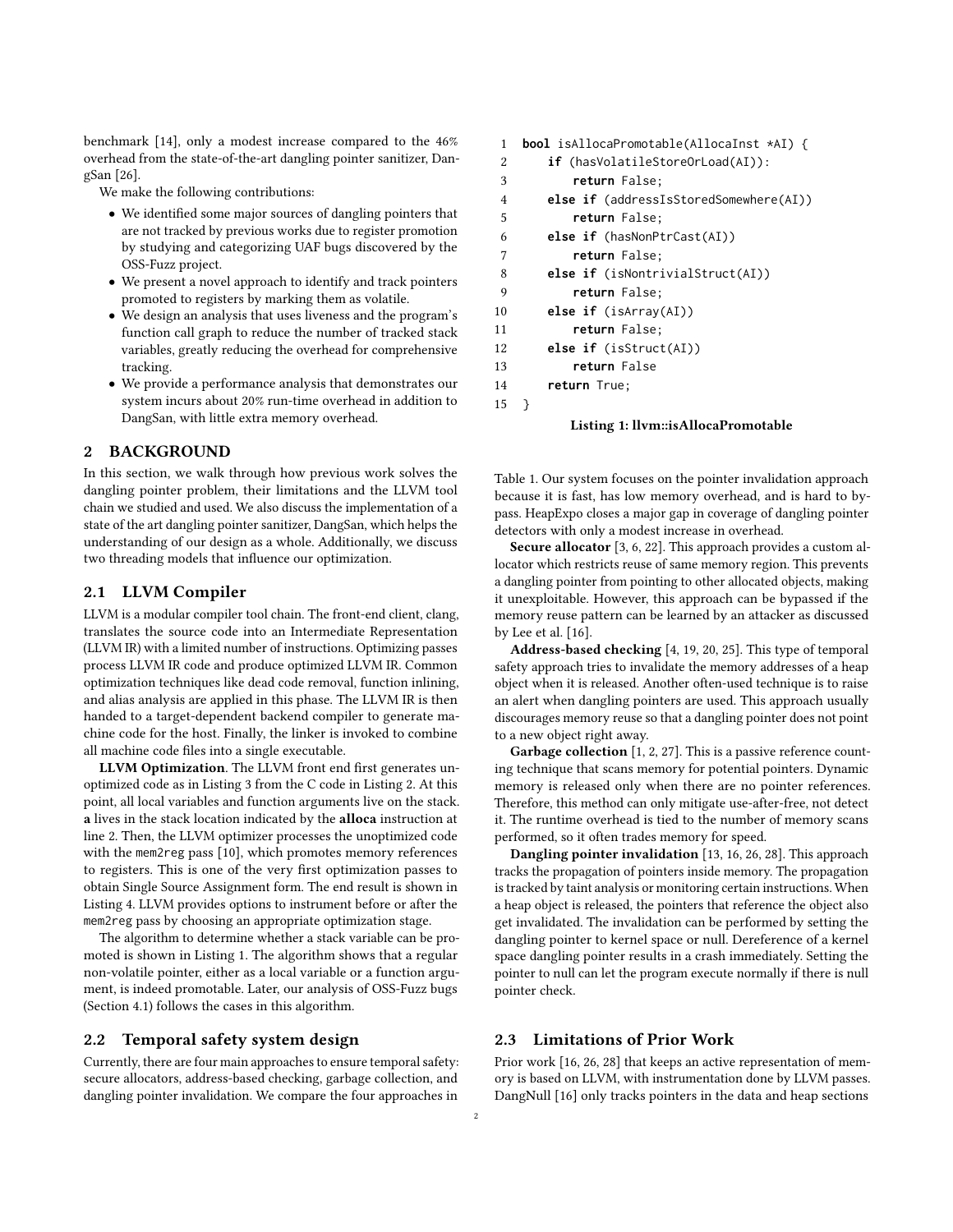<span id="page-2-3"></span>

| Approach                      | Run-time | Memory | Bypassable | Detectable | False Negative | Worst Case                |
|-------------------------------|----------|--------|------------|------------|----------------|---------------------------|
| Secure allocator              | Low      | .0W    | Yes        | Yes        | Low            | <b>Allocation Intense</b> |
| Address-based checking        | High     | High   | Yes        | Yes        | Low            | Memory Access Intense     |
| Garbage collection            | Low      | Medium | No         | No         | Low            | <b>Allocation Intense</b> |
| Dangling pointer invalidation | Low      | Medium | No         | Yes        | High           | Propagation Intense       |

Table 1: Comparison among Approaches Solving Use-after-free

<span id="page-2-4"></span>

| Approach   | Data | Heap | Stack | Promoted |
|------------|------|------|-------|----------|
| DangNull   | Yes  | Yes  | No    | No       |
| FreeSentry | Yes  | Yes  | Yes   | No       |
| DangSan    | Yes  | Yes  | Yes   | No       |
| HeapExpo   | Yes  | Yes  | Yes   | Yes      |

Table 2: Trackable pointer sources among previous work. Promoted means registers promoted from stack locations.

```
1 int main() {
2 char* a = \text{malloc}(8);
3 free(a);
4 printf("%s\n", a);
5 return 0;
6 }
```
#### Listing 2: Sample C code

and does not track pointers on the stack or in registers. FreeSentry [\[28\]](#page-11-1) and DangSan [\[26\]](#page-11-2) optionally support tracking of pointers on the stack, but do not track those in registers. The authors of all three systems mention this limitation, but they do not provide an estimation of how many false negative it causes. We have summarized coverage among previous works in Table [2.](#page-2-4)

We have covered LLVM's mem2reg [\[10\]](#page-10-6) optimization pass in the previous subsection. LLVM uses this pass to promote local variables from stack memory to registers. Since these works [\[16,](#page-10-1) [26,](#page-11-2) [28\]](#page-11-1) instrument optimized code, they do not track promoted local variables and function arguments, which leaves a large portion of pointer code uninstrumented.

The C code in Listing [2](#page-2-1) has a use-after-free vulnerability with its local variable a. Compiling the code with -O0 or -O2 can result in the following IR code in Listings [3](#page-2-0) and [4.](#page-2-2) Past works instrument the IR after mem2reg pass; thus, they process the IR code in Listing [4,](#page-2-2) where a has been promoted from stack location to LLVM register. FreeSentry and DangSan cannot track a in this context, because it does not have stack location. To ensure temporal safety with low time overhead, they sacrifice completeness. In our work, we target tracking of local variables and function arguments.

#### 2.4 DangSan Implementation

DangSan is a dangling pointer sanitizer implemented using the LLVM compiler tool chain. It consists of compile-time LLVM passes and run-time code linked to the final binaries. The LLVM pass instruments pointer write instructions with calls to tracking code. The run-time code overloads all allocator functions including malloc,

```
1 define i32 @main() {
2 %1 = alloca i8*
3 %2 = call @malloc(i64 8)
4 store i8* %2, i8** %1
5 %3 = load i8*, i8** %1
6 call @free(i8* %3)
7 %4 = load i8*, i8** %1
8 %5 = call @printf(i8* "%s\n", i8* %4);
9 ret i64 0
10 }
```
Listing 3: LLVM IR with -O0, local variable lives at stack address at line 2

<span id="page-2-2"></span> **define i32** @main() { %1 = **call** malloc(**i64** 8) **call** @free(**i8**\* %1) %2 = **call** @puts(**i8**\* %1) 5 }

Listing 4: LLVM IR with -O2, local variable lives in %1 as LLVM register

calloc, free, realloc, memalign, aligned\_alloc, valloc, pvalloc and posix\_memalign to keep track of heap memory layout. The run-time code also provides functions to track pointer propagation so that instrumented calls can update the data structure.

2.4.1 Heap Data Structure. The heap is represented as a directed graph. Allocated memory blocks are nodes and pointers are directed edges that link memory blocks. Pointers to heap memory can exist in heap memory, the data section of the executable, stack memory, and registers. In DangSan's design, each dynamic memory block has associated metadata which tracks the sets of all inward pointers. DangSan chose not to record outward edges in the metadata for performance reasons.

The metadata of the heap objects is kept in a three-level shadow memory map. Querying the metadata of dynamic objects takes constant time with three memory reads.

The metadata consists of sets of pointers, and is implemented in the manner of a file system. When the direct log is filled up, an alternative hash map is used instead. The hash map is used to eliminate duplicates to prevent the log from growing without constraints.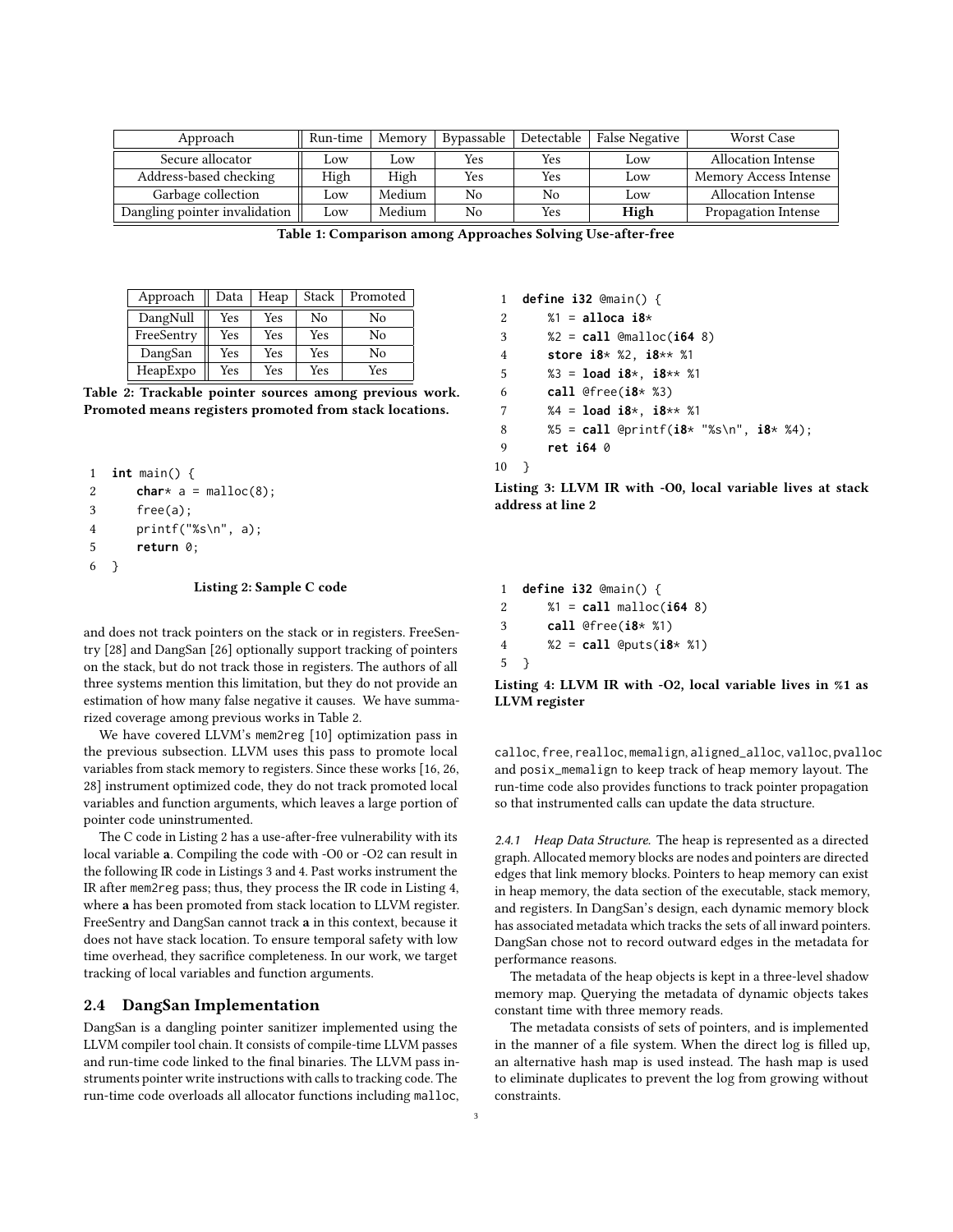```
1 void init_heapobj(void* ptr, size_t size) {
2 metadata *m = new\_metadata(ptr, size);3 insert_metadata_range(ptr, size, m);
4 }
5
6 void freeptr(void* ptr, size_t size) {
7 metadata *m = get\_metadata(ptr);8 for (uintptr_t loc : m->record) {
9 uintptr_t val = *(uintptr_t*)loc
10 if (val >= ptr &&
11 val < \text{ptr} + size ) {
12 invalidate_ptr(loc);
13 }
14 }
15 delete_metadata(m);
16 }
```
Listing 5: Alloc and Dealloc function hook

DangSan modifies gperftools' tcmalloc and adds hook functions to memory allocation and deallocation. All allocator functions are mapped to basic malloc() and free() functions. Because memcpy() is not tracked by DangSan, a realloc() is treated as a malloc() followed by a free(). As shown in Listing [5,](#page-3-0) allocation and deallocation hooks have the job of managing the three-level shadow memory. The allocation hook marks the region of the memory object with the metadata, while the deallocation hook clears the metadata. The deallocation hook has the additional task of managing dangling pointers. For all inward pointers in the metadata record, a value check is performed. If the pointer still refers to the freed object, the pointer is invalidated by setting its most significant bit to 1.

The pointer records are created with regptr calls that are instrumented by the LLVM pass. The regptr function checks if the pointer points to a recorded object and, if so, records the pointer in the metadata of the object. The pseudo-code is shown in Listing [6.](#page-3-1)

DangSan also includes another LLVM pass that checks the data section of the program and inserts a global constructor function that registers global variables in data sections.

2.4.2 Tracking pointers in memory. The compile-time instrumentation is designed as an LLVM pass that processes LLVM IR. Propagating pointers to data and heap sections guarantees a memory write instruction. LLVM IR uses the store instruction for memory writes, and it also indicates the type of stored values. Therefore, one only needs to instrument store instructions with pointer type:

store PtrTy\* ptr\_loc, PtrTy ptr\_val

#### 2.5 Threading Model

In this section, we discuss two essential threading models that affect our implementation: the global and thread-local assumptions. In the most general case, the global model assumes that a registered pointer may be invalidated by a free() in any thread. By contrast, thread-local model assumes that a registered pointer may only be invalidated by a free() in the same thread.

```
1 void regptr(uintptr_t loc, uintptr_t val){}
2 metadata* obj = meta_get(val);
3 if (obj) {
4 if (!in_lookback(obj, loc))
5 register(obj, loc);
6 }
7 }
```
#### Listing 6: Functions that provide pointer tracking

Our pointer invalidation system follows the global model by maintaining a synchronous data structure. We ensure the correctness of the heap representation under multiple threads. A free() invalidates pointers stored on the stack for every thread.

However, to enable further optimizations for local variable tracking, we rely on the thread-local model. This model allows further static analysis and covers most common situations. We note that this assumption is shared by prior work; DangSan and FreeSentry both rely on it for their loop optimization pass.

#### 3 DESIGN AND IMPLEMENTATION

As shown in Figure [1,](#page-3-2) we designed HeapExpo on top of DangSan, keeping its instrumentation and runtime libraries. DangSan's transformation passes run at link time, when stack variables have already been promoted to registers. We therefore add another step before the mem2reg pass to preserve relevant stack variables. When DangSan's optimizations take place, these variables are still tracked as on stack.

<span id="page-3-2"></span>

Figure 1: Overall Design of HeapExpo

# 3.1 Tracking Local Variable and Function Argument

As previously discussed, dangling pointers can be stored in the data section, on the heap, on the stack, and in registers. We have discussed how prior work achieved tracking of pointers in memory. In this section, we discuss how we track pointers promoted to registers.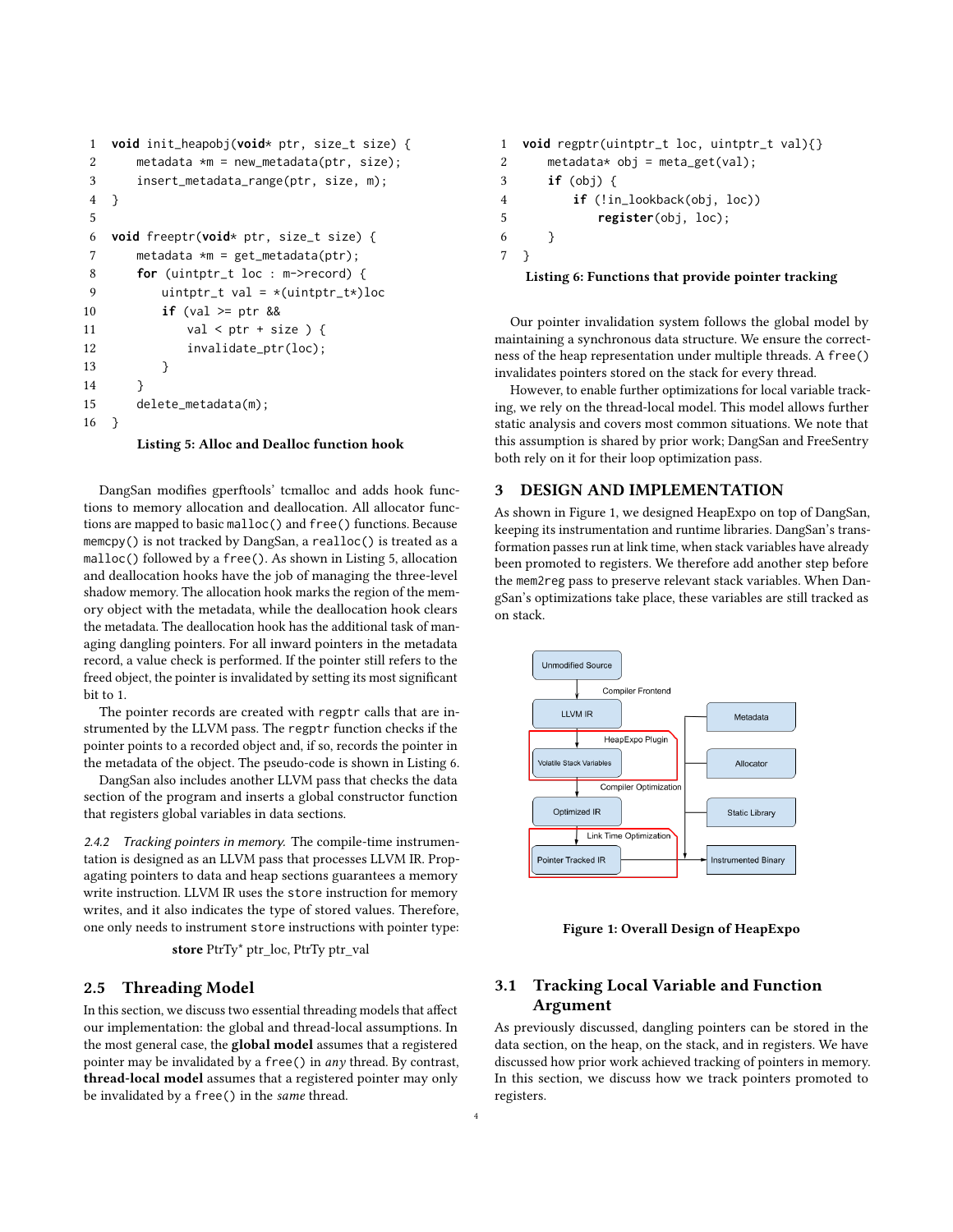```
1 void f(char *ptr) {
2 strcpy(ptr, "string1");
3 free(ptr);
4 }
5 void g(char *ptr) {
6 *ptr = 's';7 }
8 int main() {
9 char *s1, *s2, *s3;
10 char c1, c2;
11 s1 = \text{malloc}(10);
12 regptr(&s1, s1); //reg s1
13 s2 = \text{malloc}(10);14 f(s1);
15 s3 = \text{malloc}(10);16 c1 = *si;
17 g(s3);
18 c2 = *s3;19 }
```
Listing 7: Local variable instrumentation example

Burden of register tracking. Computers have limited number of registers. Therefore, the LLVM back-end maps the unbounded set of LLVM registers to machine registers according to their liveness. Because LLVM passes operate at the IR level, our pass is not aware of machine registers and thus cannot easily track them. To ensure complete coverage, invalidating pointers in registers is required. To solve this problem, we propose a method that tracks local variables and function arguments without checking machine registers; instead, we identify pointer variables that need to be tracked and prevent them from being promoted to registers in the first place.

We run our LLVM pass before the mem2reg pass; at this point, local variables and function arguments are all stored on the stack. To track a local variable or function argument, we mark it as volatile, ensuring that further optimization will keep the variable on the stack. We do this by simply marking the relevant store and load instructions as volatile in our LLVM pass. We do not modify other variables and arguments and let the mem2reg pass promote them to registers.

When a memory block is released, we check all associated pointers, including volatilized pointers. If they still point to the region, we invalidate the pointers by making them point to invalid memory space. Dereference of the pointers thus causes a segmentation fault.

One downside of this strategy is that it results extra memory reads and writes, adding to the overhead to our system. To make HeapExpo practical, we must therefore develop optimization techniques that only track pointers that can potentially cause use-afterfree. Overall, the optimizations can reduce number of instrumented instructions by half, leading to a significant speedup. We describe these optimizations next.

### 3.2 Liveness Analysis

Tracking local variables by keeping them on the stack has a performance impact because the compiler cannot optimize them into

registers. To reduce number of tracked variables, we apply liveness analysis to local pointers and pointer arguments to functions based on control flow within each function.

We say that a local pointer becomes a *live* dangling pointer when (1) a function call invalidates it, and (2) it may be dereferenced later in the function execution. There is no need to instrument local pointers that are not live. In this way, we reduce the number of instrumentation added and the number of stack variables tracked.

First, we find all definitions and uses of local pointer variables and function parameters. Our LLVM pass takes place before the mem2reg pass, so every store instruction is a definition, and every load instruction is a use. At each function call, we make every live stack variables volatile. Specifically, we mark as volatile the last store before the call instruction and the first load after it.

In Listing [7,](#page-4-0) suppose we perform a check for main at line 14. We want to examine the liveness of local pointers s1, s2, and s3 at call to f(). s1 is defined at line 11 and used at line 16. It is possible that the value of s1 is invalidated inside f(). Hence we make s1 volatile by making the store and load volatile. Also, we register the stack location of s1 for tracking. s2 is defined at line 13 but never used after f(). Thus, we do not need to track s2, as it cannot cause a use-after-free. Although s3 is used at line 18, it is always guarded by the definition at line 15. s3 may be invalidated in f(), but the definition will always overwrite the old address before use. We thus do not need to track s3 either.

In the example above, we should repeat the above check with every function call in main, but we will show next that the check at g() is not necessary.

With the control flow graph of the function, we can easily assess the liveness of a variable. If there is a path from the function entry point to some definition of a local pointer, and then to the call instruction, it means that the pointer is potentially defined at the call instruction. Similarly, if there is a path from the call instruction to a usage, without encountering any definitions, it means the local pointer is potentially dereferenceable after the call instruction. If the local pointer is both potentially defined before the function call, and potentially dereferenceable after the function call, we say the pointer variable is live. We repeat the process with every call instruction in the function to obtain a set of live local pointers to track. Any local variables and function parameters that are not live can be safely promoted to LLVM registers and optimized.

#### 3.3 Call Graph Analysis

In the previous subsection, we examined the liveness of every local pointer variable at each function call, assuming that the variable may be freed inside the called function. Here, we introduce a call graph analysis that can reduce the number of liveness checks.

Under the thread-local assumption, a stack pointer can only be invalidated inside its thread, which means the function the pointer is in must call free() to release memory. A call to a function that does not release any memory cannot invalidate any stack variables. Therefore, we can avoid adding checks at those calls.

We conservatively gather this information about functions with the following algorithm. We conservatively regard external functions and indirect jumps as possibly calling free. In order to make library function calls precise, we can provide C/C++ library calls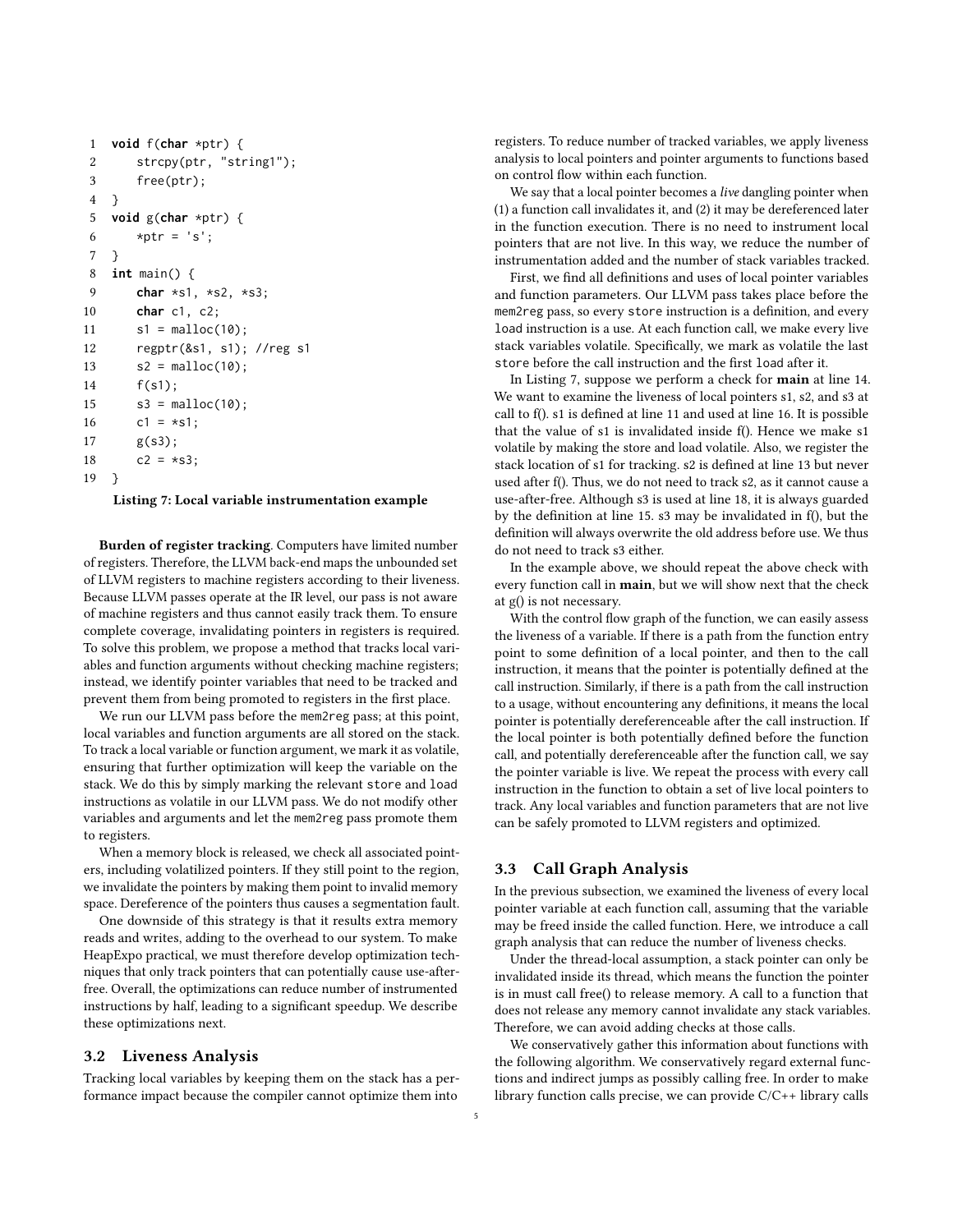that never call free in our model. This way, we can eliminate some call instructions to instrument. In our running example, we do not need to add a check at the call to g() in Listing [7](#page-4-0) because g() does not release any memory.

## 3.4 Volatile Dropping Optimization

Combined liveness and call graph analysis can help us identify stack variables that may introduce UAF. We then mark these stack variables as volatile for later instrumentation. The volatilization must occur before other passes like mem2reg optimize the code during compilation. However, because the each source file is compiled independently, library functions from other files are not available until link time. Therefore, we perform a second pass of call graph analysis at link time and drop unnecessary volatile instructions. This pass is implemented as a link time optimization pass. We explicitly invoke mem2reg after volatile instruction dropping to ensure newly optimized stack locations are lifted to registers.

#### 4 EVALUATION

In this section, we evaluate the effectiveness of HeapExpo by analyzing OSS-Fuzz bugs [\[9,](#page-10-3) [23\]](#page-11-4), and its performance by benchmarking its time and space overheads compared to previous work.

## <span id="page-5-0"></span>4.1 Survey of UAF Bugs Discovered by OSS-Fuzz

To estimate how many bugs may be missed by prior work that cannot track pointers through registers, we study use-after-free bugs found in the OSS-Fuzz database [\[23\]](#page-11-4), and manually categorize the sources of dangling pointers. Our process is similar to debugging where we identify the source of each dangling pointer as a heap pointer, global pointer, local variable pointer, etc.

Reproducing older bugs from OSS-Fuzz is not completely straightforward, as individual projects in OSS-Fuzz are continually updated to their latest versions, and it is nontrivial to identify the correct revision for both the project and its dependencies that will allow the bug to manifest. Once the correct version is found, we can then build the fuzzer component and use the provided test case to reproduce the crash. To identify the correct versions and analyze the bug, we:

- Find a commit of project source that references the bug reported by OSS-Fuzz
- Find corresponding commits of upstream dependencies
- Find the commit of OSS-Fuzz at the time
- Build the executable and libraries with the correct versions of their source code
- Use the OSS-Fuzz test case to reproduce the crash
- Rebuild with debugging flags "-O0 -g"
- Perform dynamic analysis with a debugger

We selected projects with reports of use-after-free bugs from OSS-Fuzz database. We chose projects with an eye toward ease of bug reproduction, based on the number of dependencies and the complexity involved in compiling the fuzzer. Large projects usually have complicated build scripts, making it difficult to turn off optimizations. Without disabling optimization, the source of dangling pointers can be ambiguous. In the end, we were able to reproduce 19 bugs from 11 projects as shown in Table [4.](#page-6-0)

<span id="page-5-1"></span>

| Source of Dangling Pointer       | Occurrence |  |
|----------------------------------|------------|--|
| Global Pointer                   |            |  |
| Heap Pointer                     |            |  |
| Local Variable Pointer           | 5          |  |
| <b>Function Argument Pointer</b> | 5          |  |
| Reference of Pointer             |            |  |
| <b>Transformed Pointer</b>       |            |  |

Table 3: Occurrence of UAF Bugs by Sources

```
1 char* ptr;
```

```
2 void func1(char* a) {
3 free(a);
4 \stara = 0;
5 }
6 void func2(char* a) {
7 \ast a = 0;
8 }
9 int main() {
10 ptr = malloc(0x10);11 func1(ptr);
12 func2(ptr);
13 }
```
#### Listing 8: Category Example

We note that our selection process may bias our corpus toward smaller, simpler projects, and may not be representative of all UAF bugs in the wild. However, we argue that even this relatively small convenience sample indicates the importance of tracking local variables and function arguments.

We categorize the reproduced bugs by the source of dereferenced dangling pointers, manually reviewing reproduced crashes. Referencing the source code with the crash logs, we are able to identify the source of each dangling pointer. The result of our manual review is shown in Table [3.](#page-5-1) Reference of pointer is the case where the function argument is a pointer (reference) to a pointer. If the compiler inlines the function and promotes the referenced pointer, prior work cannot track the pointer. Transformed pointer means that before the dangling pointer is used, it is stored as non-pointer data. In the case listed in the Table, the pointer is divided by two before being stored to memory to save one bit of space.

Even if a dereferenced dangling pointer is stored in local variables or function arguments, it is not necessarily the source of the dangling pointer. The underlying reason is that an invalidated dangling pointer can be propagated to these variables. To avoid such mis-categorization, we check whether recent pointer store in function control flow propagates a valid pointer or an invalidated dangling pointer. If the recent pointer store propagates an invalidated pointer, as in Listing [8,](#page-5-2) the source of the UAF in func1 is identified as a function argument, while that of func2 is identified as global variable, because the dangling global variable is propagated to func2's argument.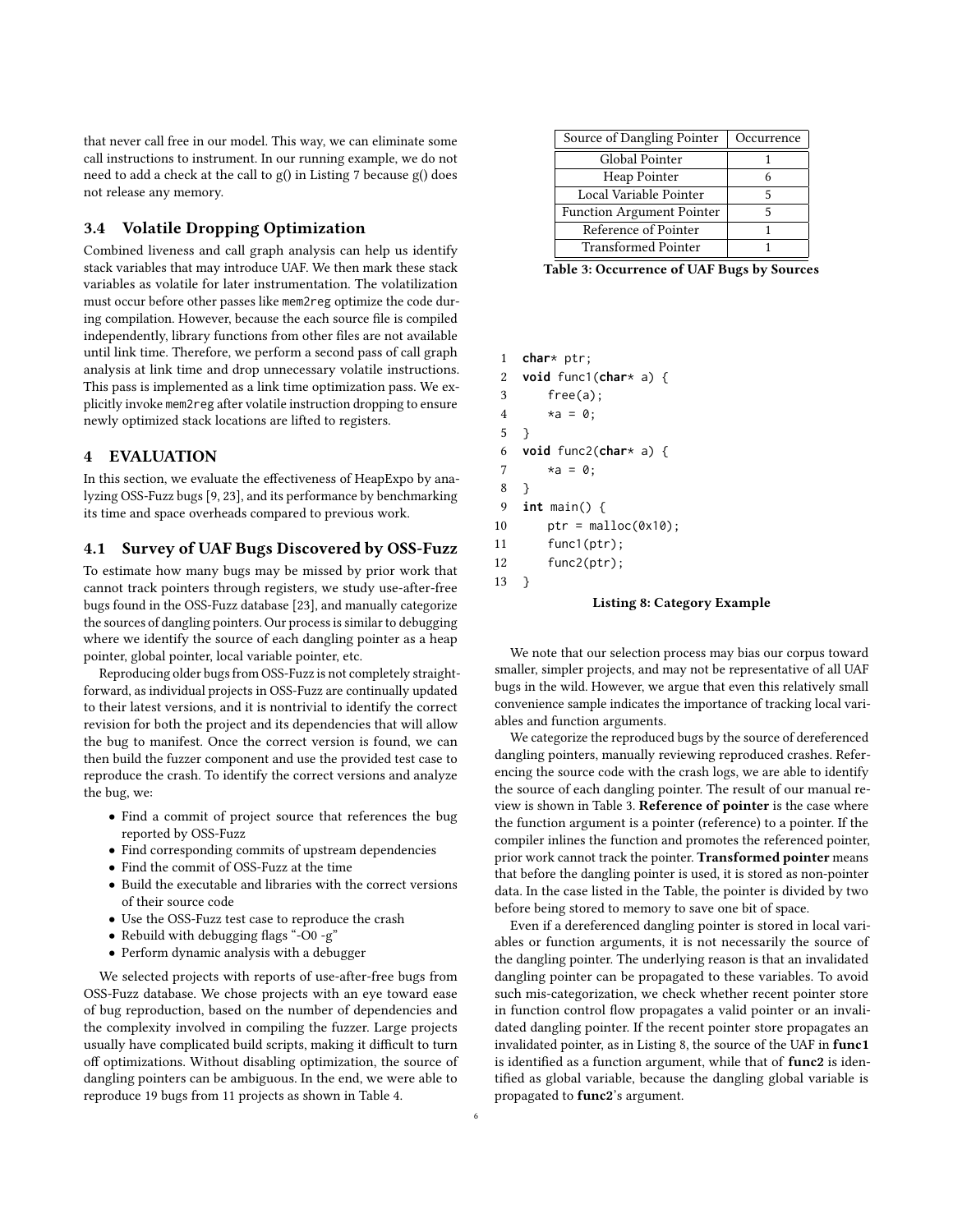<span id="page-6-0"></span>

| OSS-Fuzz ID | Project     | Source                        | Promoted     |
|-------------|-------------|-------------------------------|--------------|
| 10304       | libxml2     | Heap Variable                 | X            |
| 17737       | libxml2     | Heap Variable                 | X            |
| 9975        | openvswitch | Reference of Pointer          |              |
| 10796       | openvswitch | Local Variable                |              |
| 3569        | proj4       | <b>Function Argument</b>      |              |
| 3619        | proj4       | <b>Function Argument</b>      |              |
| 3630        | proj4       | <b>Function Argument</b>      |              |
| 13878       | systemd     | Local Variable                |              |
| 13882       | systemd     | Local Variable                |              |
| 11752       | yara        | Heap Variable                 | X            |
| 11753       | yara        | <b>Heap Variable</b>          | X            |
| 18004       | usrsctp     | <b>Function Argument</b>      |              |
| 18080       | usrsctp     | <b>Function Argument</b>      | $\checkmark$ |
| 4349        | bloaty      | Heap Variable                 | X            |
| 10200       | libaom      | Transformed Pointer (on Heap) | $\times$     |
| 5921        | wireshark   | Global Variable               | $\times$     |
| 17953       | curl        | Local Variable                | $\checkmark$ |
| 17954       | curl        | Local Variable                |              |
| 16884       | libhevc     | Heap Variable                 | $\times$     |

Table 4: Summary of Reproduced OSS-Fuzz Bugs

## 4.2 Effectiveness of UAF Detection

In this section, we test the effectiveness of HeapExpo against useafter-free bugs in a real-word program and our own crafted examples. We tested HeapExpo and DangSan with a QuickJS exploit [\[5,](#page-10-14) [24\]](#page-11-7). The fact that the dangling pointer comes from a local variable makes DangSan incapable of detecting the exploit. On the other hand, HeapExpo is able to track and invalidate the dangling pointer in the local variable and correctly triggers a crash when the invalidated pointer is dereferenced.

Besides manually crafted tests, we also created sample test code by extracting snippets of buggy code from the use-after-free bugs discovered by OSS-Fuzz, which makes it easier to build with DangSan and HeapExpo. This sample code also allow us to easily compare between the two systems. The details can be found in our GitHub repository.

<span id="page-6-1"></span>

| Source                           | DangSan   | HeapExpo |
|----------------------------------|-----------|----------|
| Global Pointer                   | Yes       | Yes      |
| Heap Pointer                     | Yes       | Yes      |
| Volatile Stack Pointer           | Yes       | Yes      |
| Local Variable Pointer           | No        | Yes      |
| <b>Function Argument Pointer</b> | No        | Yes      |
| Reference of Pointer             | Partially | Yes      |
| <b>Transformed Pointer</b>       | Nο        | Nο       |

Table 5: DangSan vs. HeapExpo Coverage by Type. When promoted by function inlining pass, reference of pointer is not protected by DangSan .

The results from the sample code show that HeapExpo correctly tracks dangling pointers in local variables and function arguments. As shown in Table [3,](#page-5-1) we observed that the major sources of dangling pointers are heap variables, function arguments and local variables. According to the result in Table [5,](#page-6-1) HeapExpo is able to track two of the major sources where DangSan fails. Neither DangSan nor HeapExpo can track the transformed pointer case in libaom [\[18\]](#page-10-15). We closely studied the pointer reference case, and we believe that it is unlikely to be protected by DangSan, because the function is small and the referenced pointer is a function argument. By contrast, HeapExpo succeeds in this case by preserving the stack location of the function argument.

The exploitability of use-after-free vulnerability usually depends on how attackers could reliably arrange the heap. Limiting the attack within a function's lifespan makes it hard to align dynamic memory, but we have seen that the QuickJS exploit [\[24\]](#page-11-7) leverages a dangling local variable. Furthermore, we cross checked OSS-Fuzz and CVE database to search for use-after-free bugs caused by dangling local variables. Although only a few OSS-Fuzz bugs were also present in the CVE database, we found two such examples, CVE-2019-17534 (OSS-Fuzz id: 16796) and one of the CVE-2018- 1000039 bugs (OSS-Fuzz id: 5492), with high risk scores of 8.8 and 7.8 respectively. This demonstrates that the bugs missed by prior systems can indeed be exploitable.

During the course of our evaluation we also found a minor bug in DangSan's pointer packing methods that led to it missing some stack variables. The sample code registers two stack pointer locations, but DangSan fails to register and invalidate the second registered location. By reviewing DangSan's packing code, we found that the packed value is never written back. After we fixed the bug, we are able to correctly track stack variables with DangSan.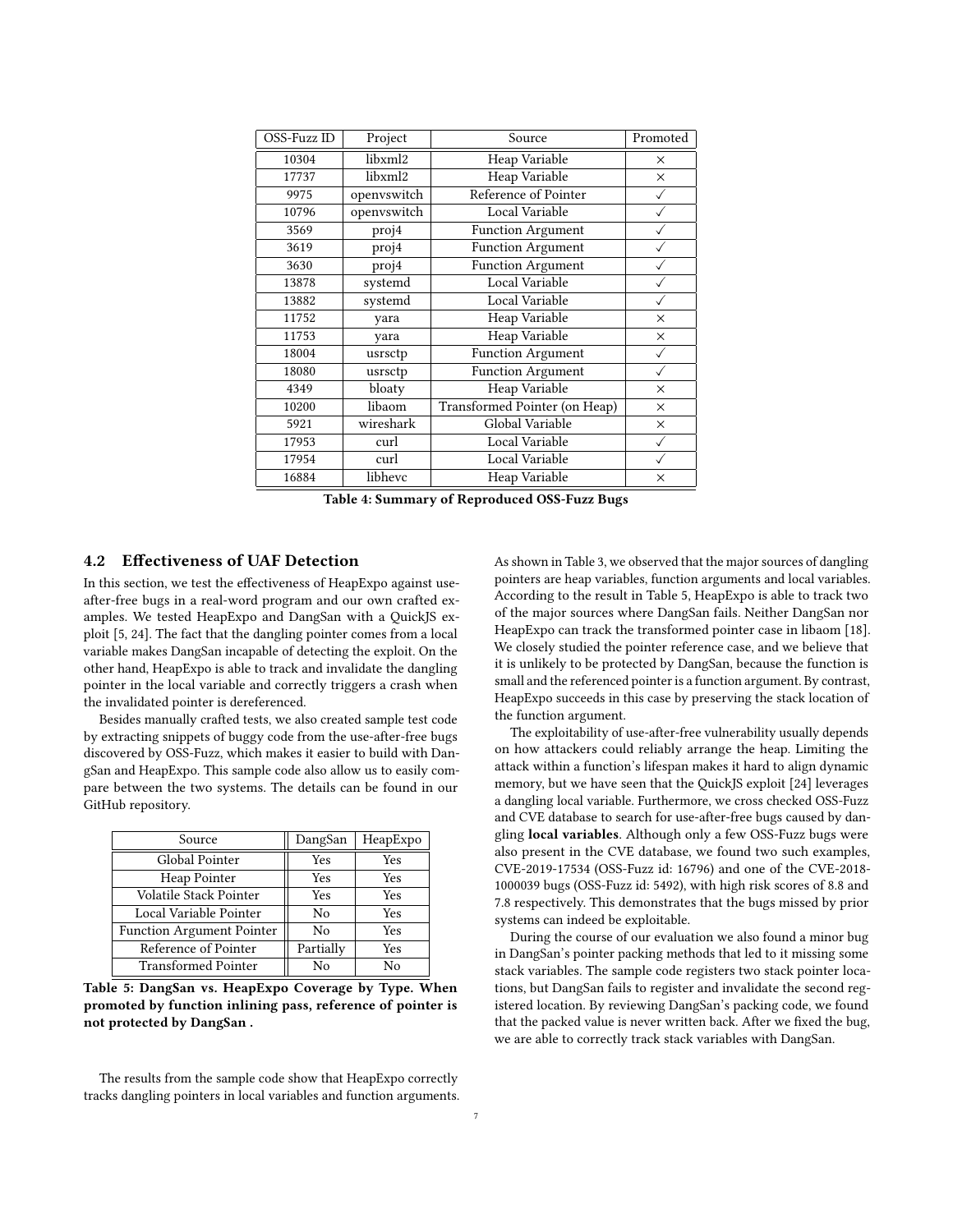#### 4.3 Performance and Memory Overhead

We tested the performance of HeapExpo on CPU-intensive benchmarks, comparing the run time of HeapExpo and DangSan with the common unprotected baseline. We mainly used the SPEC CPU2006 benchmark [\[14\]](#page-10-5), which was also used to evaluate DangSan. We found several benchmarks that executed correctly under DangSan but not HeapExpo (gcc, perlbench and libquantum). We believe that these failures are caused by bugs in the underlying benchmark programs, as DangSan's authors also reported having to patch some programs in the CPU2006 benchmark suite in order to fix UAFs. We compare the time overhead between HeapExpo and DangSan on the remaining benchmarks.

Our experiments were run on a server with two Intel Xeon X5690 CPUs @3.47GHz. We ran the benchmarks 3 times and report the median. The result of individual time overhead is shown in Figure [2.](#page-7-0) Although we could not directly benchmark FreeSentry and DangNull because of unpublished optimizations and closed sourced code, we estimated and included the results reported in their papers. Aside from a few missing benchmarks, HeapExpo still performed as well as those conventional approach, let alone the extra coverage of local pointers. We computed the geometric means of the time overheads from DangSan and HeapExpo. Our geometric mean over common benchmarks is 1.66, with 66% overhead from baseline, while DangSan has an overhead of 46%. Our overhead on top of DangSan is therefore 20%. Without propagation intensive programs omnetpp and xalancbmk, HeapExpo has geometric mean of 35% run-time overhead from non-instrumented baseline among 12 benchmarks.

In the experiment, we found runtime overhead is moderately correlated to number of pointer propagations that occurred with a correlation score of  $r = 0.61$ . The extra pointer propagation from newly tracked sources adds extra overhead. Therefore, the runtime overhead of pointer propagation intense benchmarks increases moderately when there are many new propagations. For example, in xalancbmk, there are 7.2 trillion pointer propagations tracked by HeapExpo versus 2.4 trillion tracked by DangSan. Although this causes the runtime overhead to increase from 2.2x to 3.5x, about three times as many pointer propagations are tracked by HeapExpo.

<span id="page-7-0"></span>

Figure 2: HeapExpo vs. DangSan Run-time Overhead

We also measured the memory overhead of HeapExpo and DangSan under SPEC CPU2006 benchmarks. As shown in Figure [3,](#page-7-1)

the memory overhead of HeapExpo is not significantly different from DangSan. We did not change the underlying data structures of DangSan, but we did increase the number of source type to track, so a small increase in memory overhead is expected. Due to the drastically increased pointer propagation behavior in xalancbmk benchmark, the memory overhead is increased as well. Among the benchmarks shared by all approaches, HeapExpo has a geometric mean of 100%, while DangSan has 87% and DangNull has 137% overhead. Although it requires slightly more memory than DangSan, HeapExpo consumes less memory than DangNull, which offers less protection.

<span id="page-7-1"></span>

Figure 3: HeapExpo vs. DangSan Memory Overhead

## 4.4 Impact of Optimization

Here, we show how our liveness analysis and call graph analysis affect the performance of HeapExpo. In Table [6,](#page-8-0) we compare the number of instrumented instructions among different builds. "HeapExpo (unopt)" has no static analysis optimization, and marks every stack pointer as volatile. The "HeapExpo" build has static analysis turned on and only marks stack pointers that may result in UAF bugs as volatile. Finally, the "DangSan" build does not mark any stack pointers volatile. Table [6](#page-8-0) indicates that HeapExpo eliminates about half the pointers that need instrumentation in the SPEC CPU2006 benchmarks compared to our base build, but still has about 1–2 times more instrumentation than DangSan as a result of our improved coverage. Figure [4](#page-8-1) demonstrates that our optimizations greatly lower the amount of instrumentation and thus reduce runtime overhead.

According to the number of instructions, we can also see that stack pointers like local variables and function arguments make up a large portion of pointer propagations overall. Comparing the number of instrumented instructions between unoptimized HeapExpo build and the DangSan build, we argue that there are about 4 times more pointer propagation instructions present in the program than those tracked by DangSan.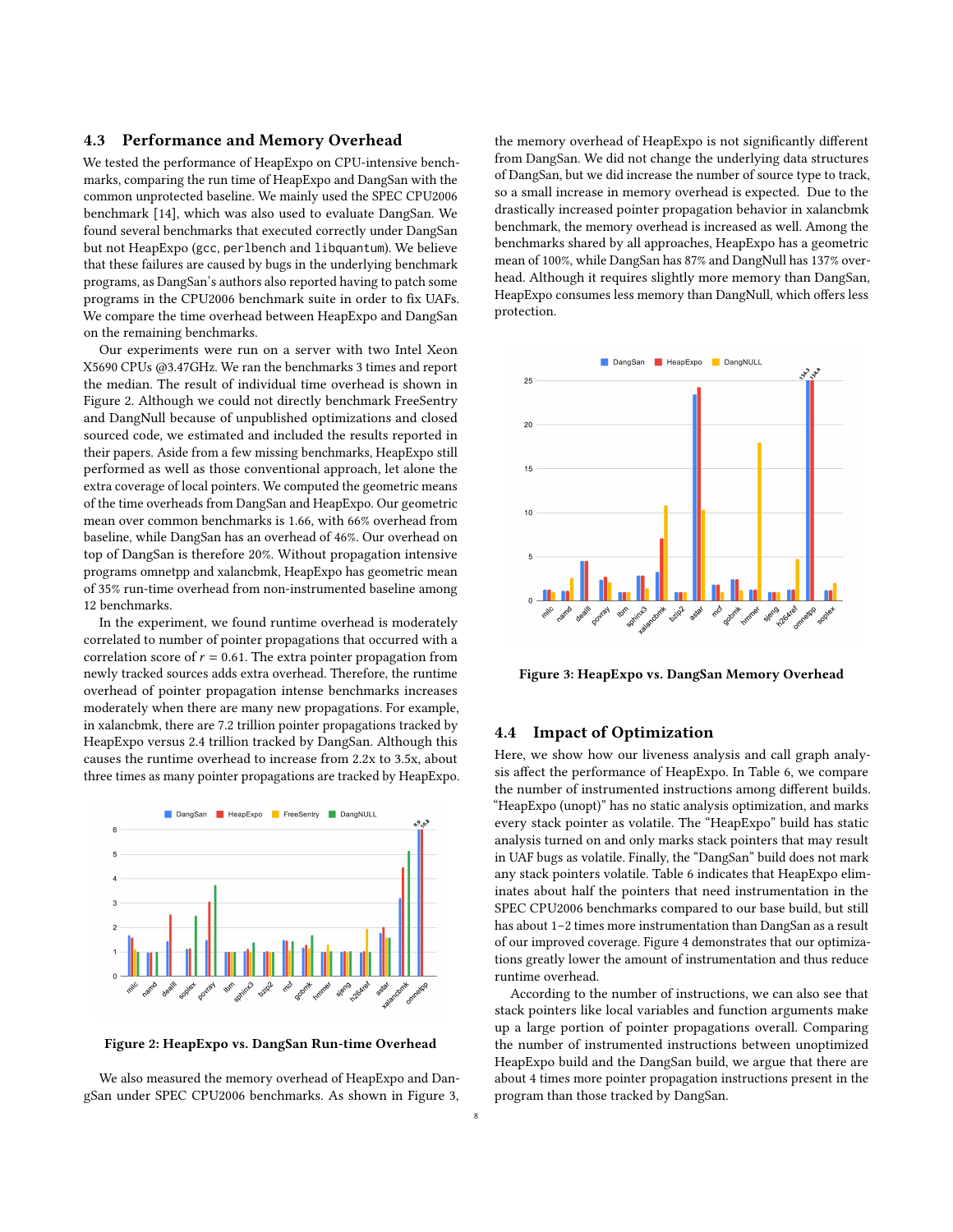<span id="page-8-0"></span>

| Benchmark            | HeapExpo (unopt) | HeapExpo | HeapExpo LTO | DangSan |
|----------------------|------------------|----------|--------------|---------|
| perlbench            | 20224            | 15193    | 15193        | 7698    |
| bzip2                | 237              | 107      | 72           | 35      |
| mcf                  | 259              | 173      | 145          | 130     |
| gobmk                | 1795             | 1134     | 779          | 278     |
| hmmer                | 3255             | 2433     | 1250         | 498     |
| sjeng                | 118              | 101      | 47           | 14      |
| h <sub>264</sub> ref | 1916             | 950      | 669          | 406     |
| omnetpp              | 23794            | 8749     | 7886         | 5673    |
| astar                | 527              | 151      | 136          | 90      |
| xalancbmk            | 175707           | 35666    | 27229        | 20338   |

Table 6: Number of Instrumented Instructions among Different Builds

These local variables and function arguments are not trackable with any prior dangling pointer invalidation system. Promoted to registers, these pointers are pushed to the stack during function calls and popped when the function returns. Since no prior work tracks pushed stack locations, exploits that make use of these dangling pointers could evade detection.

The straightforward solution is to track all pointer variables. However, that would incur 413% more instrumentation, and make the overall overhead unacceptable. After applying our liveness and call graph analyses, we reduce the instrumentation overhead to 156%. This overhead is acceptable, but we can still do better by removing further unnecessary instrumentation using the call graph gathered during link time optimization. The number of instrumented instructions is consequently lowered to 86% more than DangSan, and we still guarantee the safety of all pointer variables under the thread-local assumption.

## 5 LIMITATIONS

The design of our work follows earlier research including FreeSentry, DangNull and DangSan. For this reason, our work shares their common limitations. We discuss these limitations in this section.

Our system and other previous works are transformation passes based on LLVM tool chain, which means that source code is required. Recalling other approaches in literature, source code is

<span id="page-8-1"></span>

Figure 4: Number of Instrumented Instructions Compared to DangSan

often required to perform meaningful sanitizing with reasonable overhead. After compiler and linker optimizations, binary code is very different from its source, and meaningful information such as variable types is lost during the process. Although it is possible to retrieve a portion of the information through static analysis of binary code, the information would not be helpful enough for protection because of the lack of completeness. We agree with prior work that the limitation of requiring source code is an appropriate trade-off.

Like most sanitizers, HeapExpo can only detect temporal safety violations with instrumented code. That means the library source code is also required to detect use-after-free bugs in libraries. The linked libraries need to be compiled by the sanitizer as well. In practice, this is implemented in OSS-Fuzz where all library code as well as project code is compiled with the sanitizer flags.

We share another limitation with DangSan, where we do not track pointers that are copied in type-unsafe ways. For example, memcpy and memmove in glibc are not tracked because instrumenting them can result in non-trivial overhead. Tracking these functions is achievable with some overhead by using an implementation that also records outwards pointers. Although our prototype does not implement this, we think the type information could be recovered more easily with a pass closer to the front-end where all type information remains.

We also note that the fact that LLVM often optimizes the memcpy function to trackable instructions like store makes this false negative less significant. In Listing [9,](#page-9-0) LLVM interprets line 11 as a memcpy call which copies data from a local to a global, so global.data is not registered at line 11. Thus, when the memory is released at line 15, global.data is not invalidated by our instrumentation. The use of global.data at line 16 does not raise an alert. However, LLVM will transform the memcpy call to two simpler instructions shown in lines 13–14, where line 13 is instrumented with a call to regptr in line 12. This occurs because we have a relatively small structure, so the cost for calling memcpy exceeds the two simple instructions. The idea is that one can customize the memcpy optimization to recover more pointer propagation. We did not implement this because of the limited number of bugs in this case, as von der Kouwe et al. discuss [\[26\]](#page-11-2).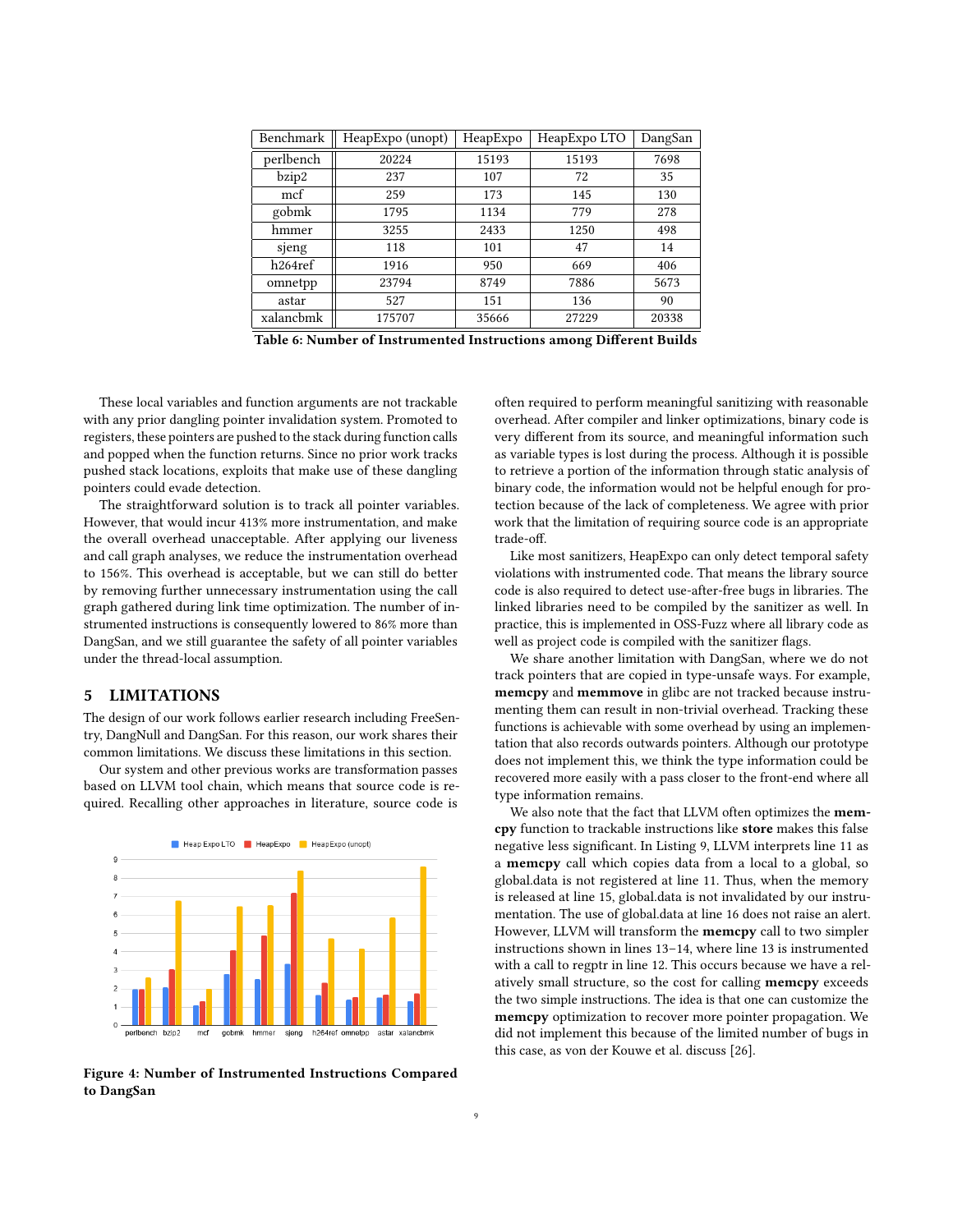```
1 struct str {
2 char* data;
3 int len;
4 };
5 struct str global;
6 int main () {
7 struct str local;
8 local.data = malloc(10);
9 strcpy(local.data, "string");
10 local.len = strlen(local.data);
11 global = local:
12 //regptr(&global.data,local.data);
13 //global.data = local.data
14 //global.len = local.len
15 free(local.data);
16 printf("%s\n", global.data);
17 }
```
#### Listing 9: False negative example

Finally like all current dangling pointer invalidation approaches, our work does not support custom pointer manipulation. Comparison between a regular pointer with an invalidated pointer is broken, but that between invalidated pointers is supported. Custom storage for pointers such as compacting pointers to smaller sizes is not trackable because type information is lost during the transformation. However, we believe this kind of direct pointer manipulation is relatively rare: we only see one such case (in libaom [\[18\]](#page-10-15)) among our reproduced bugs from OSS-Fuzz.

#### 6 RELATED WORK

In this section, we discuss how our work relates to prior work in the literature. HeapExpo is an improvement on the dangling pointer invalidation approach for detecting use-after-free vulnerabilities. Although that is not the only approach, its combination of low overhead and strong protection compared with other methods makes it attractive.

Dangling Pointer Invalidation. The previous works using this approach are DangNull [\[16\]](#page-10-1), FreeSentry [\[28\]](#page-11-1), DangSan [\[26\]](#page-11-2) and pSweeper [\[13\]](#page-10-2). Based on the LLVM toolchain, they all instrument pointer propagation instructions at the IR level. The earliest works, DangNull and FreeSentry, are conceptually similar but implemented with different data structures. They both instrument store instructions in the LLVM IR as an LLVM optimization pass. DangNull keeps a more complete data structure which records both inward and outward pointers, but it only tracks pointers in global data and on the heap. FreeSentry only registers inward pointers of an object, but it extends dangling pointer detection to pointers stored on the stack as well. Finally, DangSan extends FreeSentry by improving the data structures used and supporting multi-threading; DangSan uses a log-like data structure inspired by log-structured filesystems. They also support multithreading by managing thread-local data structures. In terms of overhead, DangSan is currently the state of the art.

These three works all manage pointer propagation inline, while pSweeper dedicates an extra thread to to manage the pointer metadata structures. It bookmarks the location of pointers and keeps a list of pointers as a simple data structure. Concurrently, it runs a separate thread that cycles through the bookmarked location to register pointers and to clean out dangling ones. The use of extra threads leverages idle CPU cycles in multicore systems to speed up dangling pointer invalidation. However, it uses more computing power overall due to extra worker threads.

The instrumentation strategy has remained the same across the four previous works, so none of them are able to track stack pointers promoted to registers. We studied a number of bugs in OSS-Fuzz database and found local variables and function arguments are the sources of more than half of the use-after-free bugs. Previous works cannot deal with such cases, so we target these false negatives in this paper.

Secure allocators. To ensure temporal safety, some prior work focuses on creating a more sophisticated allocator that can detects access to freed memory. Dhurjati and Adve [\[11\]](#page-10-16) put each allocation on a different virtual page, so that reads and writes to released pages raise an error. DieHarder [\[22\]](#page-11-5) marks freed chunks of memory and suppresses the reuse of those memory blocks so that dereferencing dangling pointers is likely to cause an exception. Cling [\[3\]](#page-10-7) is an allocator that introduces type-safe memory reuse that prevents corruption of control addresses by inferring object types from the allocation stack trace, so that dangling pointers will end up pointing to the same type of object even if the allocation is reused.

Address-based checking. In this approach, metadata of pointers and memory addresses are stored and checked at dereference time. Previous projects in the category include CETS [\[12\]](#page-10-17) and SafeC [\[4\]](#page-10-9). CETS is another compiler-based use-after-free detection. It also supports checking for local variables. CETS associates pointers with the root object by pointing them to a key that indicates the validity of the memory object. When memory objects are released, these keys are invalidated. Access of the dangling pointer would raise an alert during a key check. When combined with Soft-Bound [\[19\]](#page-10-10), it can achieve both spatial and temporal safety. As von der Kouwe et al. [\[26\]](#page-11-2) discussed, however, this approach has more run-time overhead and compatibility issues than dangling pointer invalidation approach. Lee et al. [\[16\]](#page-10-1) also pointed that it has high false positive rate, raising false alarms in 5 of 16 tested programs.

Safe C [\[4\]](#page-10-9) is source-level instrumentation that adds extra metadata to raw pointers, including the actual raw pointer, size, and the memory section it points to. It is able to perform bounds checking and check temporal safety using these attributes. However, sourcelevel instrumentation can reduce the opportunities the compiler has to optimize the program, and has a significant time overhead.

Debugging tools for use-after-free. The most widely used tools for detecting memory errors are Valgrind [\[21\]](#page-11-8) and Address Sanitizer [\[25\]](#page-11-3). They also detect at the time of pointer dereference. They are generally comprehensive, but come with high performance overhead. Valgrind is built on a dynamic binary translation (DBT) framework. It translates and instruments binary code one block at a time. However, at the machine language level, the type of a memory location or register is ambiguous. Although we know a referenced register value has to be a pointer, pointers may also be used in arithmetic. Thus, pointer checking can often require a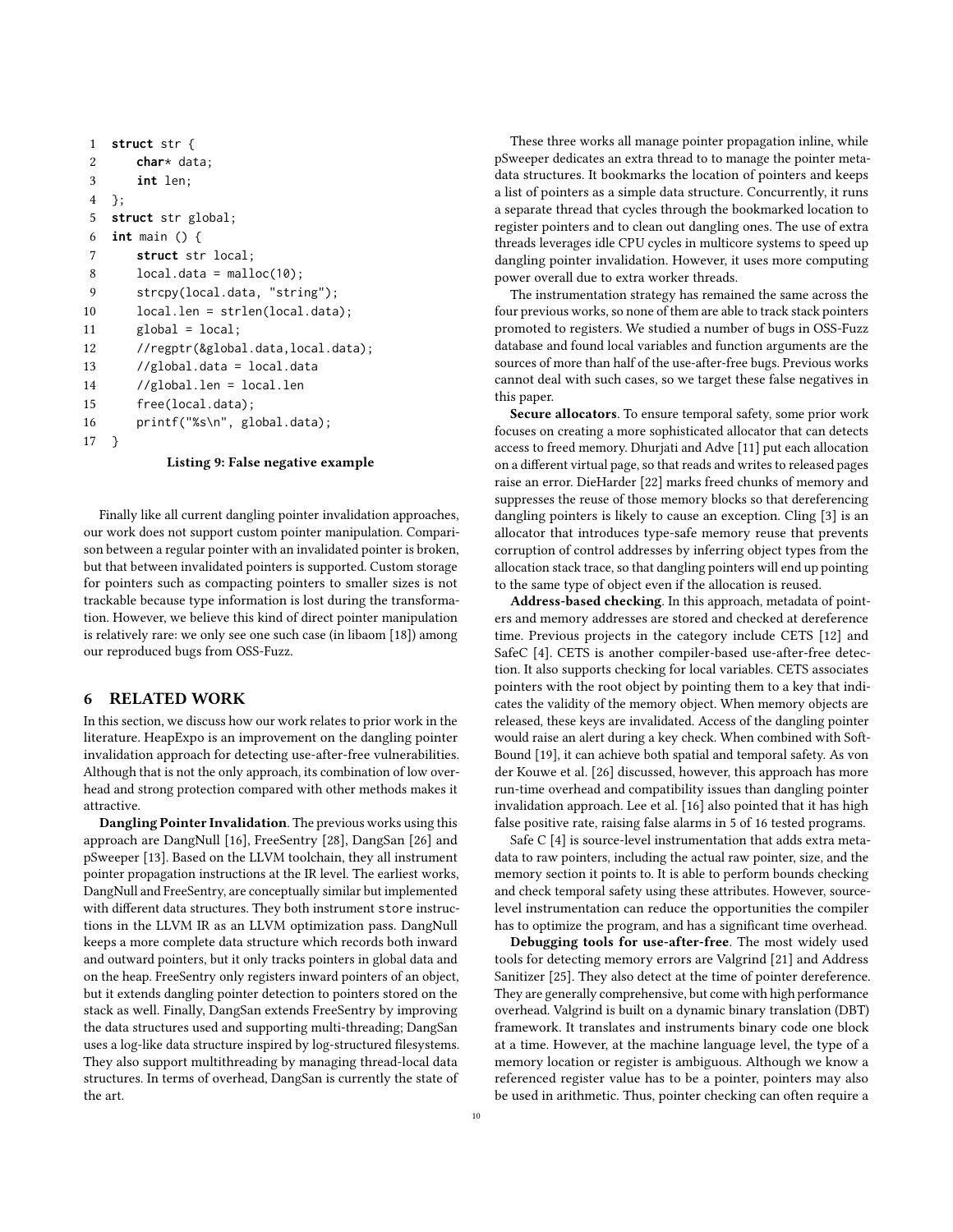search through all of program memory, which is inefficient. Another possible approach using DBT would be to use taint analysis to track all the pointers. However, we argue that this approach has an extra overhead from taint analysis, and is unsuitable for runtime protection.

Address Sanitizer [\[25\]](#page-11-3) is a very effective tool for detecting memoryrelated errors. The essence of Address Sanitizer is using shadow memory to mark the validity of every address. It postpones the reuse of freed memory, so that use of a dangling pointer produces access to memory marked invalid. Address Sanitizer overloads the allocator functions and adds padding to memory blocks so that access to the padding also raises alerts. Address Sanitizer shows the effectiveness of shadow memory, but it cannot prevent sophisticated attacks which force the reuse of memory. Moreover, the run-time and memory overhead make it unsuitable for online protection use. Hardware Assisted Address Sanitizer, hwasan is an optimization for memory usage on AArch64 and SPARC architectures. With a low false-negative rate (99.61%), it probabilistically detects UAF. Furthermore, its optimization makes dynamic memory layout easier to predict, and thus the system is more exploitable if probabilistic checking misses a dereference.

Garbage collection. MarkUs [\[2\]](#page-10-13) introduces many optimization techniques on top of garbage collection to tailor it for use-after-free mitigation. During garbage sweeping, it scans memory for potential pointers. Dynamic memory blocks are freed only when there is no potential pointer referencing them. It is incapable of detecting use-after-free by design and works only as a mitigation technique. Unable to distinguish pointer types from raw data, conservative garbage collection adds extra attack vector for memory exhaustion where an attacker can put random heap addresses in controlled buffers. Li and Tang [\[17\]](#page-10-18) launched such attack against MemGC [\[1,](#page-10-12) [27\]](#page-11-6) to exploit Microsoft Edge.

Dangling pointer detection. Undangle [\[7\]](#page-10-19) focuses on dangling pointer detection that may result in use-after-free vulnerabilities. Undangle works offline by processing the execution trace and allocation log of the program. It applies taint analysis to track pointer propagation during execution. Taint analysis significantly increases the time overhead because every instruction must be instrumented to propagate taint information, meaning that this approach can only be used offline. We can provide similar functionality online by recording and reporting invalidated pointers.

#### 7 CONCLUSION

In conclusion, we improve on prior work on temporal safety analysis. Focusing on dangling pointer invalidation, we support tracking of a broader range of pointers including local variables and function arguments. Through a review of 19 real-world UAF bugs from the OSS-Fuzz database, we found that 10 are ultimately caused by dangling pointers stored in local variables and function arguments, indicating that existing systems have significant gaps in coverage.

To close this gap, we introduced a novel approach that forces such pointers to be stored on the stack, allowing them to be tracked. However, tracking all such pointer variables and arguments can introduce unacceptably high overheads, so we applied a static analysis that identifies pointers that can never be involved in use-after-free bugs and excludes them from instrumentation.

HeapExpo successfully closes an important gap in detection of dangling pointers in C/C++ programs, and does so with reasonable additional overhead compared to prior work.

To aid in future research, we choose to open source our prototype HeapExpo at [https://github.com/messlabnyu/heap-expo.](https://github.com/messlabnyu/heap-expo)

## ACKNOWLEDGMENTS

This research was supported in part by National Science Foundation (NSF) Award 1657199. Any opinions, findings, conclusions, or recommendations expressed are those of the authors and not necessarily of the NSF.

## **REFERENCES**

- <span id="page-10-12"></span>[1] 2016. Triaging the exploitability of IE/EDGE crashes. [https://msrc-blog.microsoft.](https://msrc-blog.microsoft.com/2016/01/12/triaging-the-exploitability-of-ieedge-crashes/) [com/2016/01/12/triaging-the-exploitability-of-ieedge-crashes/](https://msrc-blog.microsoft.com/2016/01/12/triaging-the-exploitability-of-ieedge-crashes/)
- <span id="page-10-13"></span>S Ainsworth and TM Jones. [n.d.]. MarkUs: Drop-in Use-After-Free Prevention for Low-Level Languages. In 2020 IEEE Symposium on Security and Privacy (SP). 860–860.
- <span id="page-10-7"></span>[3] Periklis Akritidis. 2010. Cling: A Memory Allocator to Mitigate Dangling Pointers. In Proceedings of the 19th USENIX Conference on Security (Washington, DC) (USENIX Security'10). USENIX Association, Berkeley, CA, USA, 12–12. [http:](http://dl.acm.org/citation.cfm?id=1929820.1929836) [//dl.acm.org/citation.cfm?id=1929820.1929836](http://dl.acm.org/citation.cfm?id=1929820.1929836)
- <span id="page-10-9"></span>[4] Todd M. Austin, Scott E. Breach, and Gurindar S. Sohi. 1994. Efficient Detection of All Pointer and Array Access Errors. In Proceedings of the ACM SIGPLAN 1994 Conference on Programming Language Design and Implementation (Orlando, Florida, USA) (PLDI '94). ACM, New York, NY, USA, 290–301. [https://doi.org/10.](https://doi.org/10.1145/178243.178446) [1145/178243.178446](https://doi.org/10.1145/178243.178446)
- <span id="page-10-14"></span>[5] Fabrice Bellard. 2019. QuickJS Javascript Engine. [https://bellard.org/quickjs/.](https://bellard.org/quickjs/)
- <span id="page-10-8"></span>Emery D. Berger and Benjamin G. Zorn. 2006. DieHard: Probabilistic Memory Safety for Unsafe Languages. SIGPLAN Not. 41, 6 (June 2006), 158–168. [https:](https://doi.org/10.1145/1133255.1134000) [//doi.org/10.1145/1133255.1134000](https://doi.org/10.1145/1133255.1134000)
- <span id="page-10-19"></span>[7] Juan Caballero, Gustavo Grieco, Mark Marron, and Antonio Nappa. 2012. Undangle: Early Detection of Dangling Pointers in Use-after-free and Double-free Vulnerabilities. In Proceedings of the 2012 International Symposium on Software Testing and Analysis (Minneapolis, MN, USA) (ISSTA 2012). ACM, New York, NY, USA, 133–143.<https://doi.org/10.1145/2338965.2336769>
- <span id="page-10-0"></span>[8] CVE. 2019. CVE - Common Vulnerabilities and Exposures. [https://cve.mitre.org/.](https://cve.mitre.org/)
- <span id="page-10-3"></span>Google developers. 2019. [https://github.com/google/oss-fuzz.](https://github.com/google/oss-fuzz)
- <span id="page-10-6"></span>[10] LLVM developers. 2019. [https://llvm.org/docs/Passes.html#mem2reg-promote](https://llvm.org/docs/Passes.html#mem2reg-promote-memory-to-register)[memory-to-register.](https://llvm.org/docs/Passes.html#mem2reg-promote-memory-to-register)
- <span id="page-10-16"></span>[11] Dinakar Dhurjati and Vikram Adve. 2006. Efficiently Detecting All Dangling Pointer Uses in Production Servers. In DSN '06: Proceedings of the International Conference on Dependable Systems and Networks. IEEE Computer Society, Washington, DC, USA, 269–280.<https://doi.org/10.1109/DSN.2006.31>
- <span id="page-10-17"></span>[12] Dinakar Dhurjati and Vikram Adve. 2006. Efficiently Detecting All Dangling Pointer Uses in Production Servers. In DSN '06: Proceedings of the International Conference on Dependable Systems and Networks. IEEE Computer Society, Washington, DC, USA, 269–280.<https://doi.org/10.1109/DSN.2006.31>
- <span id="page-10-2"></span>[13] Craig Disselkoen, John Renner, Conrad Watt, Tal Garfinkel, Amit Levy, and Deian Stefan. 2019. Position Paper: Progressive Memory Safety for WebAssembly. In Proceedings of the 8th International Workshop on Hardware and Architectural Support for Security and Privacy. ACM, 4.
- <span id="page-10-5"></span>[14] John L. Henning. 2006. SPEC CPU2006 Benchmark Descriptions. SIGARCH Comput. Archit. News 34, 4 (Sept. 2006), 1–17. [https://doi.org/10.1145/1186736.](https://doi.org/10.1145/1186736.1186737) [1186737](https://doi.org/10.1145/1186736.1186737)
- <span id="page-10-4"></span>[15] Chris Lattner and Vikram Adve. 2004. LLVM: A Compilation Framework for Lifelong Program Analysis & Transformation. In Proceedings of the International Symposium on Code Generation and Optimization: Feedback-directed and Runtime Optimization (Palo Alto, California) (CGO '04). IEEE Computer Society, Washington, DC, USA, 75–.<http://dl.acm.org/citation.cfm?id=977395.977673>
- <span id="page-10-1"></span>[16] Byoungyoung Lee, Chengyu Song, Yeongjin Jang, Tielei Wang, Taesoo Kim, Long Lu, and Wenke Lee. 2015. Preventing Use-after-free with Dangling Pointers Nullification. In NDSS.
- <span id="page-10-18"></span>[17] Henry Li and Jack Tang. 2017. Cross the Wall - Bypass All Modern Mitigations of Microsoft Edge. [https://www.blackhat.com/asia-17/briefings.html#cross-the](https://www.blackhat.com/asia-17/briefings.html#cross-the-wall-bypass-all-modern-mitigations-of-microsoft-edge)[wall-bypass-all-modern-mitigations-of-microsoft-edge](https://www.blackhat.com/asia-17/briefings.html#cross-the-wall-bypass-all-modern-mitigations-of-microsoft-edge)
- <span id="page-10-15"></span>[18] libaom developers. 2019. [https://github.com/mozilla/aom.](https://github.com/mozilla/aom)
- <span id="page-10-10"></span>[19] Santosh Nagarakatte, Jianzhou Zhao, Milo M.K. Martin, and Steve Zdancewic. 2009. SoftBound: Highly Compatible and Complete Spatial Memory Safety for C. SIGPLAN Not. 44, 6 (June 2009), 245–258.<https://doi.org/10.1145/1543135.1542504>
- <span id="page-10-11"></span>[20] Nicholas Nethercote and Julian Seward. 2007. How to Shadow Every Byte of Memory Used by a Program. In Proceedings of the 3rd International Conference